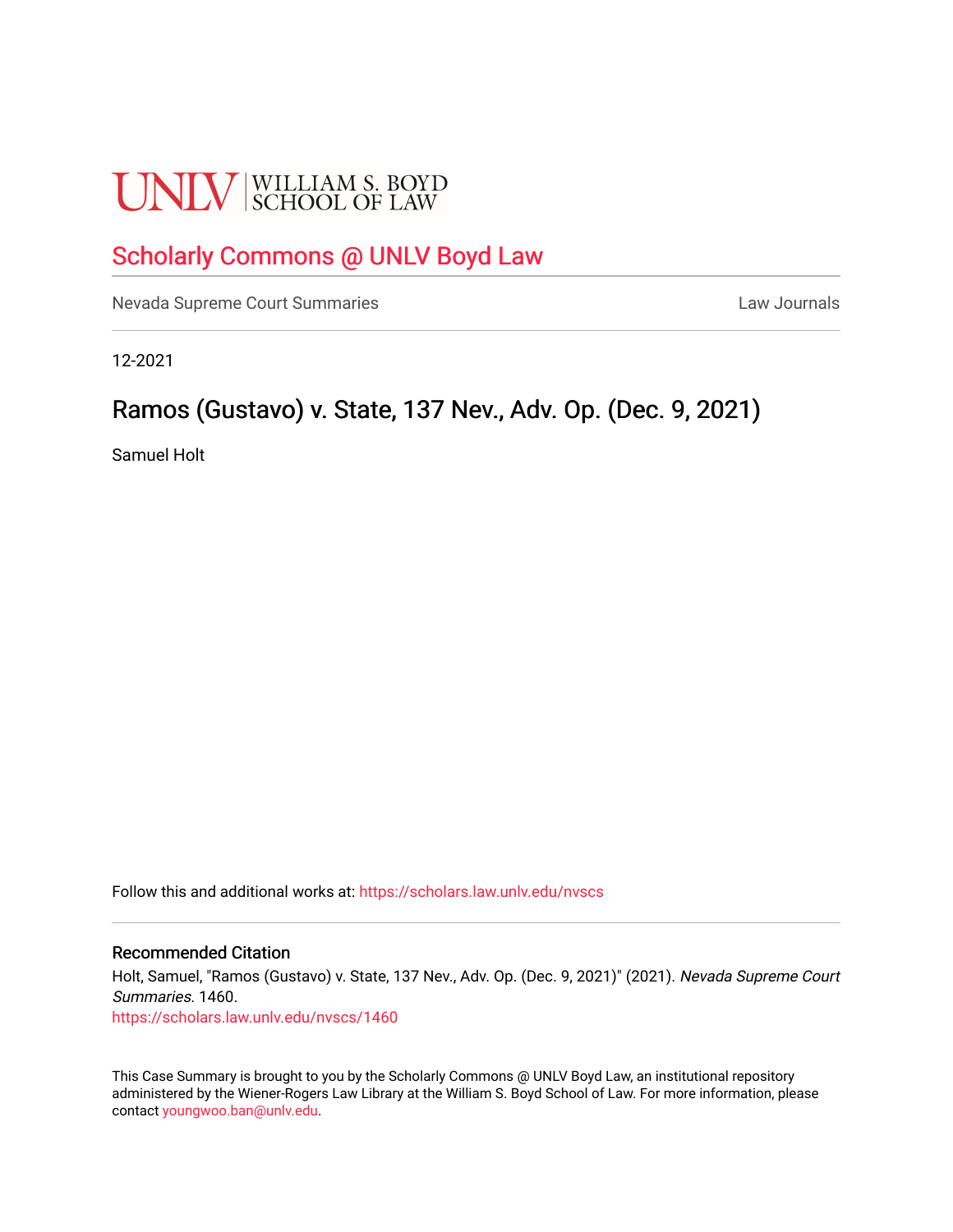## CRIMINAL: INTERPRETING AN EXCEPTION TO THE STATUTE OF LIMITATIONS ON SEXUAL ASSAULT **OFFENSES**

#### **Summary**

NRS 171.083(1) provides a narrow exception to the, now amended, four-year statute of limitations on prosecuting sexual assault offenses. NRS 171.083 provides that if the "victim of a sexual assault or a person authorized to act on behalf of a victim of a sexual assault files with a law enforcement officer a written report concerning the sexual assault" within the four-year period, then there is no statutory time limit for prosecuting that sexual assault.<sup>2</sup> Here, the Nevada Supreme Court held that a person who discovers a deceased victim's body is "authorized" within the meaning of NRS 171.083(1) to report the crime on the victim's behalf. The Court further held that to meet the "written report" requirement under NRS 171.083, an authorized person need only assist law enforcement with the writing of a report and need not have actual knowledge of the sexual assault.

#### **Background**

In May 1998, two elderly victims were murdered in a retirement facility. The male victim was found bludgeoned to death in his apartment, and the female victim was discovered dead by her friend and son in her apartment. The female victim's friend and son immediately called the police. The police responded to the scene and collected evidence from both apartments. Evidence included a newspaper with a bloody palm print on it and a blood-stained t-shirt. The female victim's friend also submitted a written statement to the police. An autopsy report released later indicated that the female victim had been sexually assaulted and stabbed to death. Despite this evidence, police were unable to identify a suspect. Police filed a report that included the autopsy findings and statements from the female victim's friend and son.

Approximately eleven years later, the State retested the evidence found on the murder scene and obtained a DNA profile from the blood-stained t-shirt. The DNA sample was submitted to the National DNA Index System (CODIS), which returned a match for the defendant—Gustavo Ramos. The State charged Ramos with murdering both victims and with sexually assaulting the female victim.

Ramos moved to dismiss the sexual charge, arguing that the statute of limitations at the time of offense time-barred the State from bringing the charge. At the time of offense, NRS 171.085 set a four-year statute of limitations for sexual assault.<sup>3</sup> However, NRS 171.083(1) provided a narrow exception to the four-year limitation.<sup>4</sup> NRS 171.083 provided that if the "victim of a sexual assault or a person authorized to act on behalf of a victim of a sexual assault files with a law enforcement officer a written report concerning the sexual assault" within the four-year

<sup>&</sup>lt;sup>1</sup> By Samuel Holt.

<sup>2</sup> *Id.*

<sup>3</sup> Law of May 1998, 1997 Nev. Stat., ch. 248, §1 (NEV. REV. STAT. 171.085) (amended in 2015).

<sup>4</sup> NEV. REV. STAT. § 171.083(1).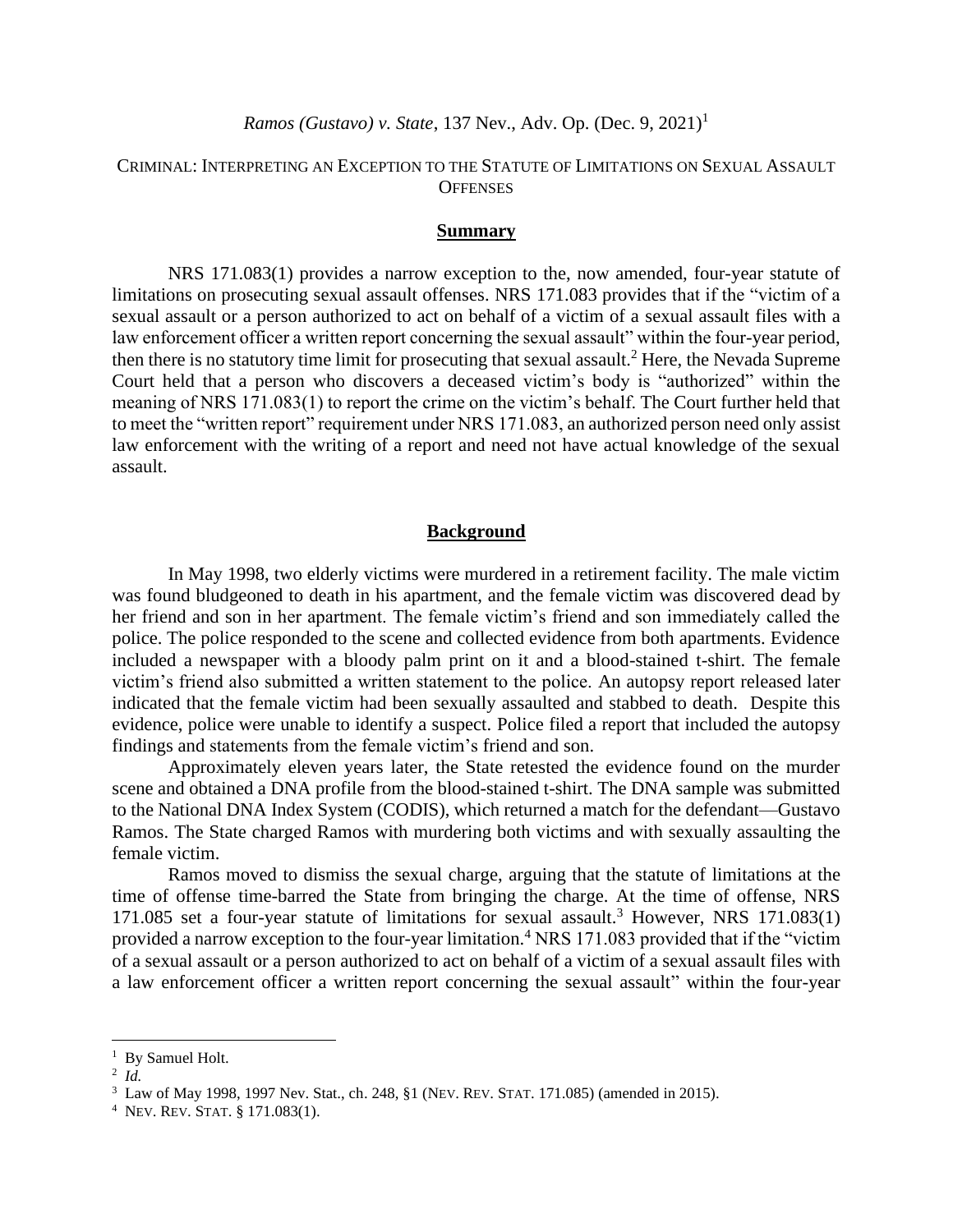period, then there is no statutory time limit for prosecuting that sexual assault.<sup>5</sup> Ramos argued that (1) the female victim did not expressly authorize her friend or son to act on her behalf and (2) neither the friend nor son filed a written report concerning the sexual assault. The district court denied Ramos's motion to dismiss, finding that the State met the requirements under NRS 171.083.

Ramos was subsequently found guilty of both murders and the sexual assault and was sentenced to life without the possibility of parole. Ramos then appealed his conviction, arguing, among other things, that the district court improperly interpreted NRS 171.083.

### **Discussion**

Here, the Nevada Supreme Court began its analysis with its mode of interpretation. First, the Court reviewed the district court's application of NRS 171.083(1) de novo because it presented an issue of statutory interpretation.<sup>6</sup> Second, the Court held that it would first look at the statute's plain language to determine its meaning. The Court would only search beyond the statute's language if the statute is ambiguous, being applied beyond its obvious intent, or leads to an absurd result. <sup>7</sup> When looking beyond the plain text of a statute, the Court considers the intent of the legislature in passing the statute in a manner consistent with public policy and reason.<sup>8</sup>

In applying this method, the Court considered whether the female victim's friend and son were "authorized to act on behalf of [the] victim." Ramos argued that, because the female victim died before the sexual assault was discovered, the female victim could not have possibly authorized her friend or son to speak on her behalf. Accordingly, Ramos argued that the statute requires express authorization. The Court, however, disagreed. The Court found that Ramos's interpretation would lead to an absurd result because only surviving victims of sexual assault and not victims that are killed would fall within the confines of NRS 171.083. The Court also found that the language "authorized to act on behalf of [the] victim" contains no requirement of "express authorization." The Court declined to read into the statute an "express" authorization requirement. Accordingly, the Court held that a person who discovers a victim's body is "authorized" within the meaning of NRS 171.083(1) to report the crime on the victim's behalf.

The Court next looked to interpreting the meaning of the phrase "files with a law enforcement officer a written report concerning the sexual assault." The Court first found that the language was ambiguous because it could require the authorized person to create a written report and file it with the police or it could require the authorized person to assist the police in writing and filing a report. Ramos argued for the former interpretation. However, the Court found that such an interpretation would lead to another absurd result in that the authorized person would have to have knowledge of a sexual assault at the time or soon after discovery of the dead victim. The Court further noted that the legislature intended to remove the statute of limitations in sexual assault cases as long as there was a written report of the allegations. <sup>9</sup> Accordingly, here, the Court held that despite neither the victim's friend nor son knowing about the sexual assault at the time of their reports to police, both of their reports to police about the murder sufficed to meet the requirement under NRS 171.083(1). The investigating officer used the friend and son's report in

<sup>5</sup> *Id.*

<sup>6</sup> *See* State v. Lucero, 127 Nev. 92, 95, 249 P.3d 1226, 1228 (2004).

<sup>7</sup> *See* Newell v. State, 131 Nev. 974, 977, 364 P.3d 602, 603–04 (2015).

<sup>8</sup> *See Lucero*, 127 Nev. at 95, 249 P.3d at 1228.

<sup>9</sup> *See* Hearing on A.B. 97 Before the S. Judiciary Comm., 69th Leg. (Nev., May 19, 1997).